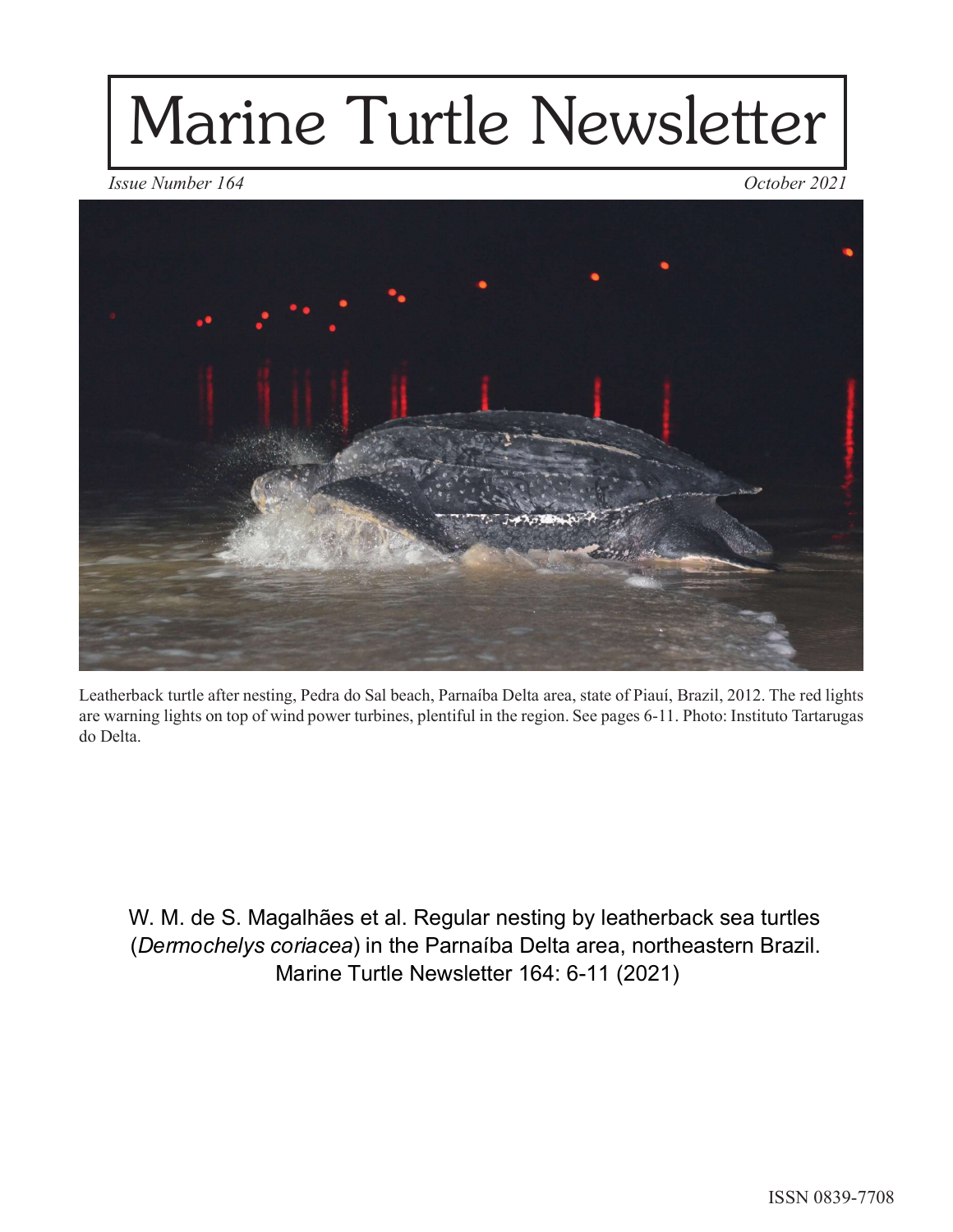## Regular Nesting by Leatherback Sea Turtles (Dermochelys coriacea) in the Parnaíba Delta Area, Northeastern Brazil

## Werlanne M. de S. Magalhães, Mário O. Magalhães Neto, Suzana B. Lopes, Manoel N.P. do Nascimento, Werlayne M. de Santana, Edlayne M. de Santana, Ana Luiza da C. de Jesus & Paulo C.R. Barata

Instituto Tartarugas do Delta, Estrada PI 116 km 7,5 - Praia do Barro Preto, SESC Praia, Luís Correia, 64220-000 Piauí, Brazil

(E-mail: institutotartarugasdodelta@gmail.com; pbarata@infolink.com.br)

In Brazil, leatherback sea turtles (Dermochelys coriacea) were known to nest regularly, in relatively small numbers, only in the northern part of the state of Espírito Santo, around latitude 19° S on the eastern Brazilian coast (Fig. 1; Colman et al. 2019). Occasional leatherback nestings have been documented in different years at several places along the country's coast (Barata & Fabiano 2002).

Since 2007, evidence has accumulated indicating the existence of a second regular leatherback nesting area in Brazil, located around the Parnaíba River delta, straddling the border between the states of Piauí and Maranhão in the country's northeastern region (Fig. 1). Loebmann et al. (2008) published a report about a single leatherback nest laid in 2004 in that area. Here, we provide a wider account of leatherback nesting in the Parnaíba Delta area, using data spanning 2007-2019 and satellite-tracking data from one nesting turtle. The data were gathered by Instituto Tartarugas do Delta (Delta's Turtle Institute), a non-governmental organization dedicated to sea turtle conservation in that region, created in 2006. Within the limitations of the available information, we attempt to place the Parnaíba Delta nesting area in a biogeographical context, and discuss some possible conservation implications of these new findings.

coast, which is approximately 66 km long, and also, immediately to the west, Poldros Island in the state of Maranhão, with about 23 km of oceanic coastline. This area falls entirely within the Parnaíba Delta Environmental Protection Area, a federal coastal protected area, created in 1996, located around the Parnaíba River delta  $(2.74 \text{ °S}, 41.79 \text{ °W}; \text{Fig. 1}),$  with a surface area of about 3100 km<sup>2</sup> and about 146 km of oceanic coastline, including beaches and the coastal sea up to a distance of three nautical miles (5.6 km) from the coast. The region is characterized by a relatively dry period in June-December, and a rainy period in January-May. Average monthly air temperature during the year is 26-28 °C; maximum temperature can be as high as 39 °C.

In Piauí, leatherback nests were recorded on the beaches Pedra do Sal (municipality of Parnaíba), Arrombado (municipality of Luís Correia), and Barra Grande (municipality of Cajueiro da Praia); these beaches have a combined length of about 25 km. To the west, in the municipality of Araioses in the state of Maranhão, there are reports by local fishermen of leatherback nests on Poldros Island, which has no regular human occupation. Beach patrols on that island by the Instituto Tartarugas do Delta's technical team have occurred sporadically during each nesting season, due to the difficulty of access; no leatherback nests were observed on Poldros Island by that team. Due to the multiple river branches that exist in the delta region, some beaches are difficult to access, and some are accessible only by boat.

Beach patrols were carried out each year from May to July, when most nests occur; there is only one report by local inhabitants of a leatherback nesting outside that period. The objective was to perform beach patrols at night, but the extent and regularity of patrolling were dependent mainly on the available funds. Pedra do Sal, the beach seemingly with the largest number of leatherback nests, was monitored daily, funds permitting, by means of a four-wheel drive vehicle. In Barra Grande and Arrombado, the patrols were performed once a week on foot. In 2015, for lack of proper funding, there was no regular fieldwork; only a few opportunistic beach patrols were performed in that year. In 2018, fieldwork was severely hindered or even prevented on many nights by quite heavy rains. Beach patrols were carried out each year from May to July, when<br>most nests occur; there is only one report by local inhabitants of a<br>leatherback nestigo outside that period. The objective was to perform<br>beach patrols at n

The location of nests and their monitoring during the incubation of eggs followed standard procedures established for leatherbacks in Espírito Santo by Projeto Tamar (Colman et al. 2019). If the nesting female was not observed, the species was determined by examining live hatchlings remaining in the nest, or even dead hatchlings or embryos; for nests without hatchlings or embryos, the species was determined by the size of eggs or the width of the tracks on the beach.

The nesting area comprises possibly the whole state of Piauí of flipper tags and, if none were found, were double tagged on Females encountered while nesting were checked for the presence the rear flippers with Inconel tags (National Band and Tag Co., USA; style 681). For lack of proper equipment, neither checks for passive integrated transponder (PIT) tags nor their application were performed.

> Seven leatherbacks in 2014 and one equipped with a satellite transmitter in 2019 (see below) had their curved carapace length (CCL) measured with flexible plastic tapes. Although the goal was to measure CCL from the center of the nucal notch to the posterior tip of the caudal peduncle, alongside the central dorsal ridge, we subsequently realized that there were errors and inconsistencies with data collection. For this reason, no CCL information will be presented in this note; training of the field team in relation to CCL measurement and data recording will be duly reviewed.

> On 19 June 2019, on Pedra do Sal beach in Piauí (2.860111 °S, 41.659361 °W), a nesting leatherback was equipped with a satellite transmitter (SPOT-317A, Wildlife Computers, USA) linked to the Argos system; the transmitter was directly attached to the carapace (Colman 2019). Between deployment and 08 May 2020, 8558 location records were obtained; the transmitter was still functioning normally on that last date (Fig. 1).

> The location data provided by Argos are of varying quality. Each location is classified by Argos into one of seven classes,  $3, 2, 1, 0$ , A, B or Z; the class conveys some information on the location's accuracy (CLS/Argos 2016). For the analysis of the Argos data, we, in sequence, (1) discarded all records in class Z; locations in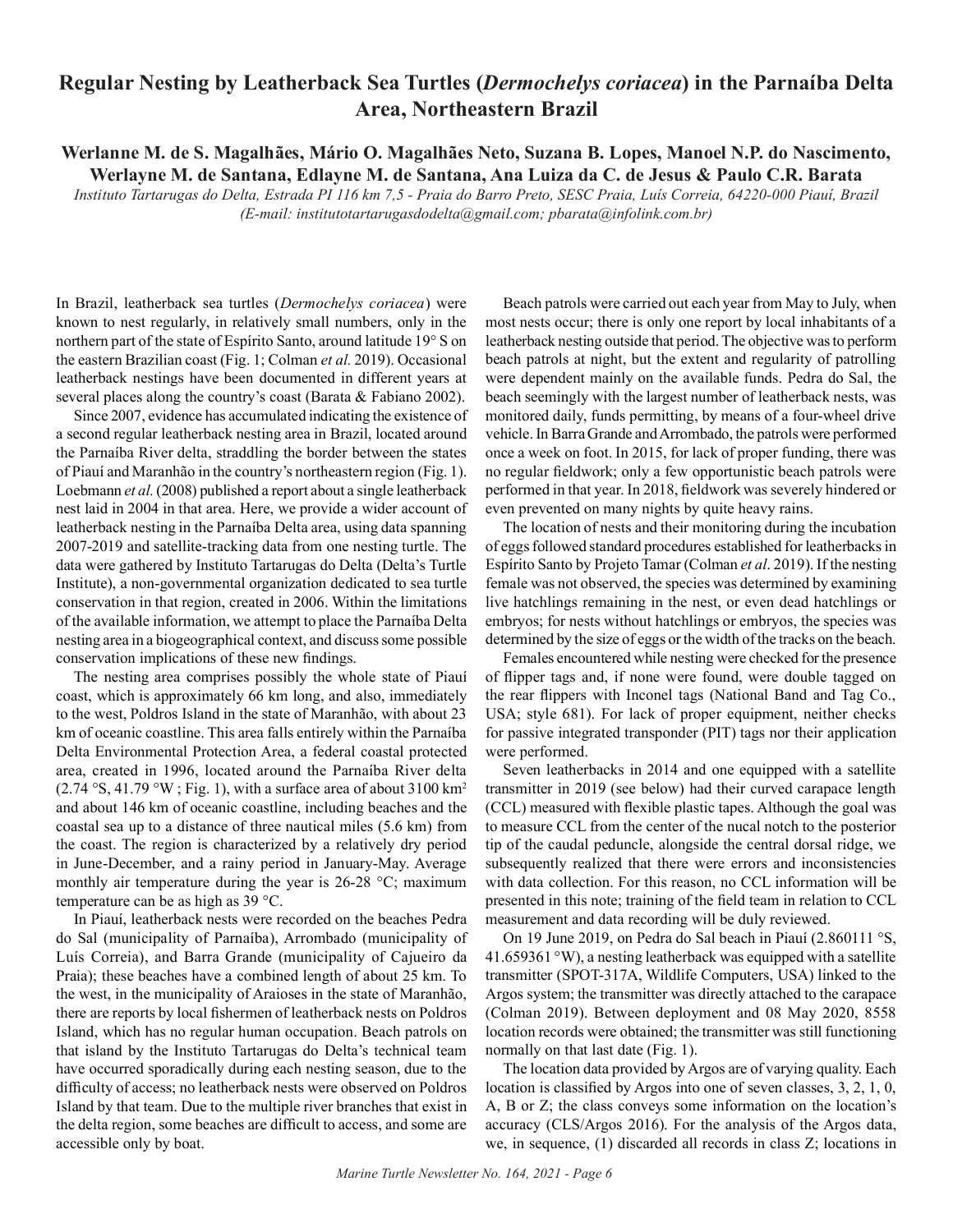

Figure 1. Map showing the leatherback nesting area around the Parnaíba Delta (PD; black circle), northeastern Brazil, and the route in the Western Atlantic taken by one nesting female satellitetagged there on 19 June 2019; the white square marks the last position of this turtle on the map, obtained on 08 May 2020. The white circles indicate some regular leatherback nesting sites relatively close to the Parnaíba Delta area: Espírito Santo, eastern Brazil (ES), French Guiana/Suriname (FG/ SU), Trinidad (TR), Grenada (GR) and Saint Croix, U.S.Virgin Islands (SCX). The curved ocean arrows indicate parts of the North Brazil Current (NBC) and of the Brazil Current (BC).

that class are considered invalid by Argos (CLS/Argos 2016); (2) discarded duplicate records in time and/or space (Shimada et al. 2016); (3) computed the apparent travel speed between consecutive locations, and discarded all pairs of consecutive locations for which that speed was  $> 10$  km/h (Fossette *et al.* 2010); (4) repeated step 3 iteratively until no apparent travel speed > 10 km/h was obtained between two consecutive location points. The end result of this 90 nests in the five-year period 2013-2017, with 15-18 females process was a data set with 1472 Argos locations. Data analysis and mapping were performed using the software R 4.0.2 (R Core Team 2020) and its package "maps". Sea distances between the Parnaíba Delta and other leatherback nesting sites were estimated by means of the software Google Earth Pro (www.google.com/earth/versions). **Example 1988**<br>
2018 and that class are considered invalid by Argos (CLS/Argos 2016); (2) nesting season, and (4) the fact that, in the sporadic beached duplicate records in time and  $\epsilon$  can be small and  $\epsilon$  and  $\epsilon$ . T

We documented nesting activity nearly every year in our study (Fig. 2). A likely explanation for the absence of records in both those years. Taking that into account, our data suggest that there is likely annual nesting activity in the study area. Given the wide differences in sampling effort that existed across the years, we have not attempted to estimate either the annual number of nests in the Parnaíba Delta area in each year or the temporal trend of the data presented in Fig. 2.

Although no estimates are available of either the average annual number of nests or population size, considering (1) the small number of nests either observed or inferred in each year (Fig. 2), (2) the relatively large extent of the monitored beaches in the state of Piauí, which comprise 38% of the state's coast, (3) the duration of the annual fieldwork, which generally covered the entire leatherback nesting season, and (4) the fact that, in the sporadic beach patrols by the Instituto Tartarugas do Delta's technical team on Poldros Island in the state of Maranhão, no leatherback nestings have been observed there, we conclude that the Parnaíba Delta leatherback colony is relatively small in size, possibly no larger than the one nesting in Espírito Santo, Brazil, which had an average annual number of Fractive of the North Brazil Current (NBC) and<br>
of the North Brazil Current (NBC) and<br>
of the Brazil Current (RC).<br>
NBC<br>
Pack and (4) the fact that, in the sporadic beach patrols by<br>
the Instituto Tartarugas do Delta's tec estimated to nest each year in that period (Colman et al. 2019).

The leatherback nesting season in the Parnaíba Delta (May to July) overlaps with the nesting seasons in French Guiana and Suriname, Trinidad, Saint Croix (U.S. Virgin Islands) (Fig. 1) and other leatherback nesting sites in the northwestern Atlantic (Eckert et al. 2012). In French Guiana, where the main nesting season occurs in March-August, there is also some nesting between November and January, but in annual numbers about two to three orders of magnitude smaller than those in the main season; the reasons for this so-called "small" nesting season and its possible relationship with the main nesting season are poorly understood (Chevalier et al. 2000; Fossette et al. 2008). The nesting season for leatherbacks in the Parnaíba Delta is markedly different from the one in Espírito Santo, Brazil, where nesting occurs mainly between October and January (Colman et al. 2019). In Gabon and Congo, in the eastern Atlantic, a major leatherback nesting area located around the Equator but largely in the southern hemisphere, the nesting season goes mainly from December to February (Witt et al. 2009).

While nesting, seven leatherbacks were flipper-tagged in 2014, and one in 2019 (the turtle equipped with a satellite transmitter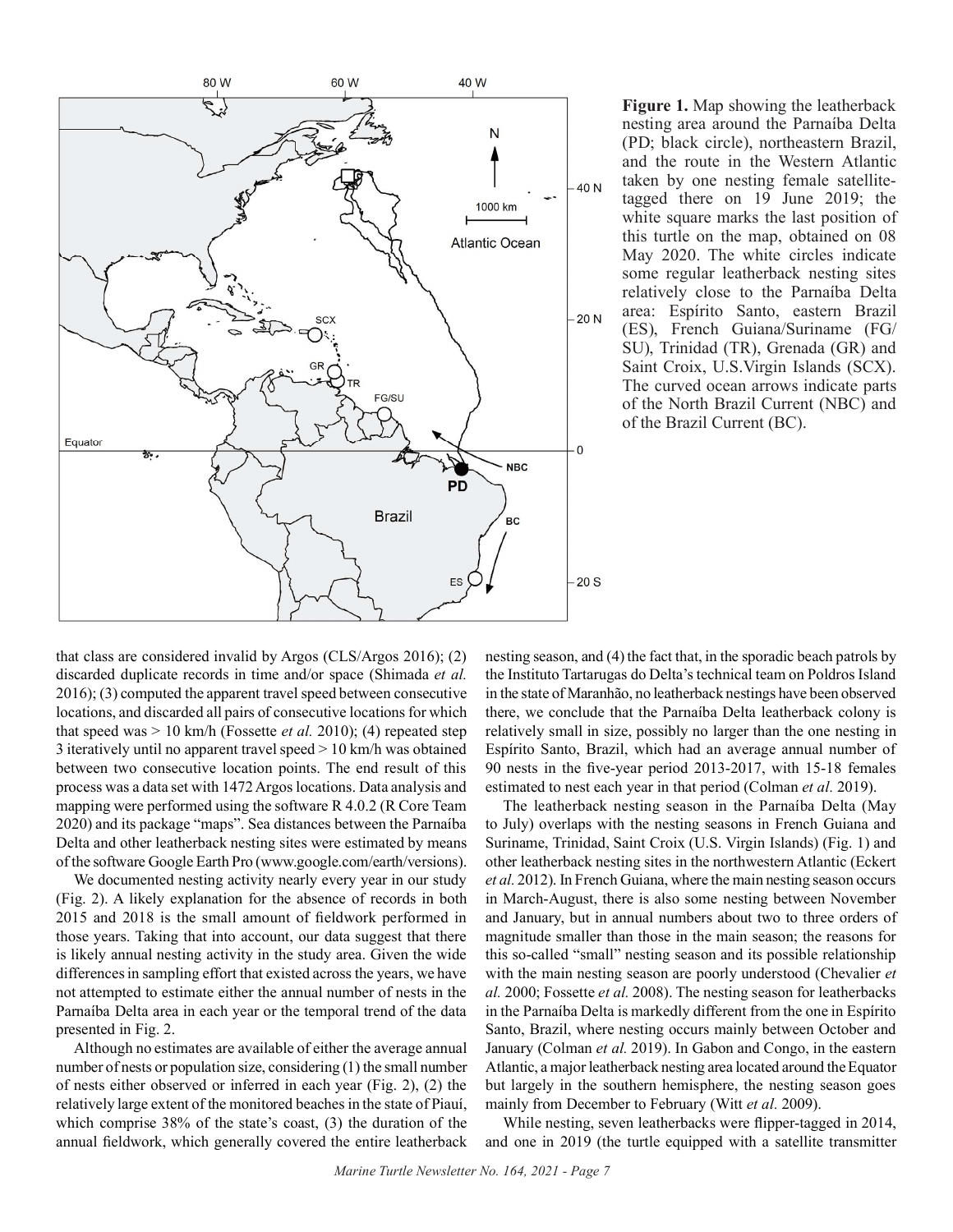

Figure 2. Leatherback nests by year, Parnaíba Delta area, northeastern Brazil. Black circles: number of observed nests by year. White circles: for each year, the number of observed nests plus the number of recorded tracks without confirmed nests; this provides an upper bound for the actual number of nests within the available records for the year.

in that season). Four renestings were recorded among that set of females, three in 2014 and one in 2019, but no remigration of tagged leatherbacks between different years was observed in the Parnaíba Delta area.

on leatherbacks on nesting beaches and/or at sea at several places in the Atlantic (e.g., Stewart et al. 2013; Colman et al. 2019), no leatherbacks nesting in the Parnaíba Delta were ever found bearing tags applied elsewhere, and no leatherbacks tagged in the Parnaíba Delta have ever been reported either in nesting activity or incidentally captured or stranded elsewhere. The irregular fieldwork **19**<br> **and the small number of females for the small number of females for the small number of females for the small number of females for the small number of females for the small number of the small number of the small** tagged in the Parnaíba Delta might at least in part explain these observations. Although leatherbacks nesting in the Parnaíba Delta were not checked for the presence of or equipped with PIT tags, these tags are used at several leatherback nesting sites or by at-sea research projects in the Atlantic (e.g., Fossette et al. 2008; Stewart et al. 2013). At the time of writing, PIT tags were used on nesting leatherbacks in Espírito Santo, Brazil, only in the 2019/2020 season (Colman, L., pers. comm. 2020).

Satellite transmitters, which could also help to establish connections between the Parnaíba Delta area and other leatherback nesting sites in the Atlantic, and with foraging areas (Hays & Hawkes 2018), have been attached to leatherbacks in the Atlantic either at sea (e.g., Dodge et al. 2014; Hamelin & James 2018) or on nesting sites (e.g., Almeida et al. 2011; Chambault et al. 2017), but no leatherback was found in the Parnaíba Delta bearing a satellite transmitter applied elsewhere.

The sole leatherback equipped with a satellite transmitter while nesting in the Parnaíba Delta area in 2019 followed a northward route, towards a region of the ocean relatively close to Nova Scotia in Canada (Fig. 1). That route was quite similar to those of some leatherbacks satellite-tagged on nesting beaches in French Guiana, Suriname and Grenada (Ferraroli et al. 2004; Hays et al. 2006; Fossette et al. 2010; Chambault et al. 2017; Fig. 1). The northwestern Atlantic region off eastern Canada and northeastern United States is recognized as a key foraging area for leatherbacks originating from multiple nesting sites in northern South America, in the Caribbean region and in southeastern United States (Stewart et al. 2013, 2016). The northward route taken by the turtle satellitetagged in the Parnaíba Delta is completely distinct from the routes followed by leatherbacks ( $N = 4$ ) satellite-tagged on nesting beaches in Espírito Santo, Brazil, which stayed entirely within the South Atlantic (Almeida et al. 2011; Colman 2019).

Satellite tracking studies have suggested the existence of a major south-north separation in the Atlantic in relation to geographical movements and use of foraging areas by leatherbacks, with leatherbacks nesting in the South Atlantic (Espírito Santo, Brazil, or Gabon, West Africa) remaining in the South Atlantic, while leatherbacks that nest in the Northwestern Atlantic appear to be restricted to the North Atlantic (Stewart et al. 2013; Fossette et al. 2014; Stewart et al. 2016). Although the Atlantic south-north separation might be followed in a general way, it may not be strictly maintained. A mixed-stock genetic analysis based on mitochondrial data, using samples from leatherbacks that were either stranded or incidentally captured in fisheries in southern Brazil and Argentina, found that while most of the turtles originated from West African populations, a small proportion of the animals could have originated from North Atlantic and other stocks (Vargas et al. 2019). These findings might be explained, at least in part, by the fact that some other West African leatherback populations, with their assortment of haplotypes, were not represented in the mixed-stock analysis, and/or by limitations in the resolution of analyses based on mitochondrial data (Fretey et al. 2007; Vargas et al. 2019).

A key difference in environmental conditions between the two leatherback nesting areas in Brazil, the Parnaíba Delta and Espírito Santo, is the direction of the major ocean surface current in each area; this might have significant implications for the dispersal patterns of hatchlings from each area into the sea (Gaspar et al. 2012). Off the Espírito Santo coast, the Brazil Current flows southwards (Fig. 1); it is a component of a counterclockwise subtropical gyre that exists in the South Atlantic between eastern South America and western Africa. In a contrasting mode, off the Parnaíba Delta area the North Brazil Current (NBC) flows in a northwesterly direction alongside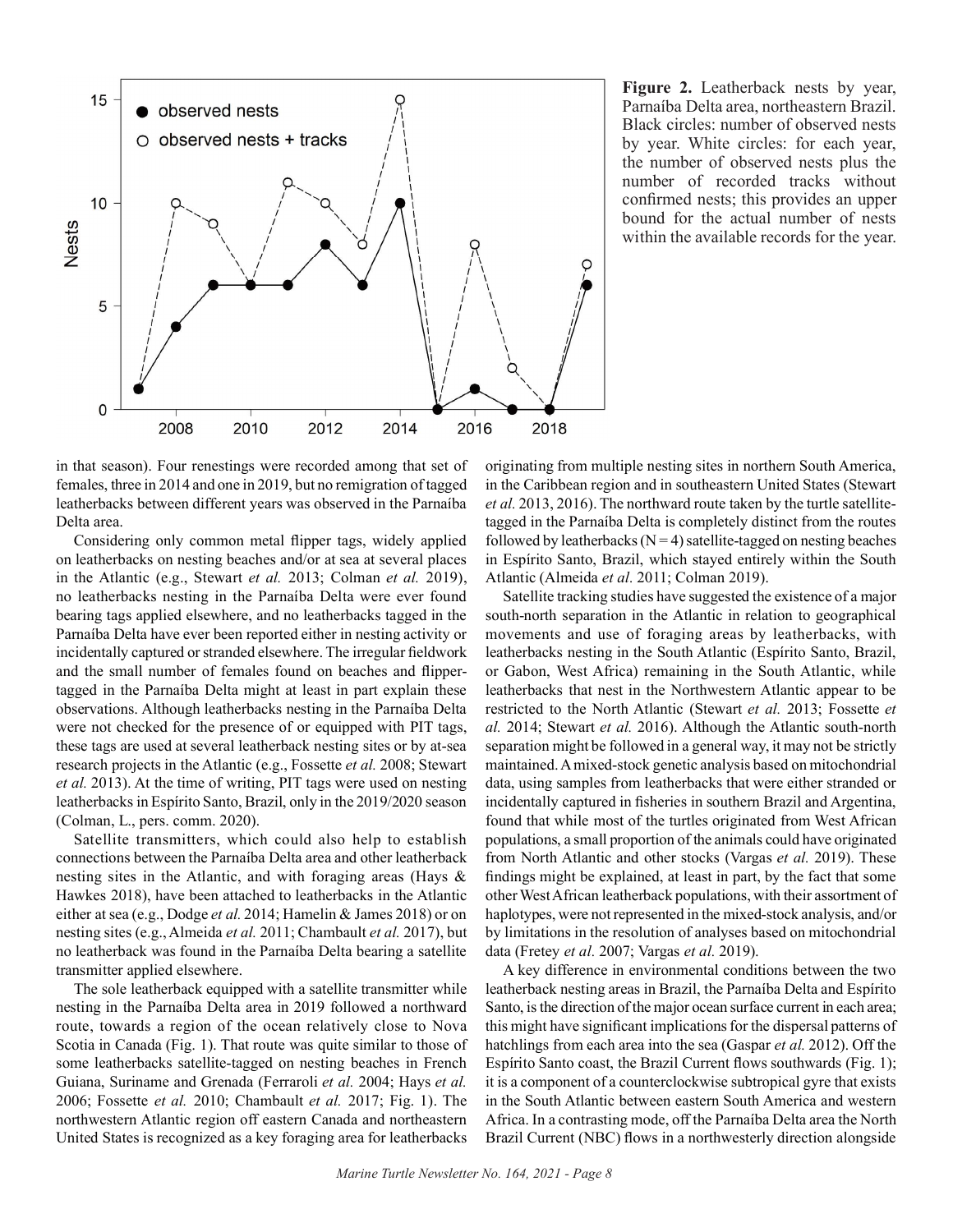the northern Brazilian coast (Fig. 1). Further to the northwest, the NBC has quite a complex behavior, with seasonal variations in seawater flow including retroflections and the formation of largescale eddies; however, in any season at least a part of the NBC flows northwestwards to become the Guiana Current that goes along the northern South American coast towards the Lesser Antilles, to be continued from there by the Caribbean Current that goes towards the Gulf of Mexico (Richardson et al. 1994; Talley et al. 2011; Koszalka & Stramma 2019).

Regional mesoscale oceanographic conditions can differentially affect hatchling dispersion from different nesting beaches, and subsequently affect migration patterns of adults (Hays et al. 2010; Gaspar et al. 2012). The different oceanographic conditions between Espírito Santo and the Parnaíba Delta, which would presumably entail different dispersal patterns of hatchlings in each case, could lead to the use of distinct foraging areas later in their life. Under the assumption that the leatherback satellite-tracked from the Parnaíba Delta region had actually hatched there, the northwestward drift of the NBC, which would presumably define hatchlings' dispersal patterns, and the observed use by that turtle of a foraging area in the North Atlantic (Fig. 1) would seem to corroborate that hypothesis.

While in strict geographical terms the Parnaíba Delta area, located just below the Equator, belongs to the South Atlantic, three pieces of ecological information suggest that, in biogeographical terms, the Parnaíba Delta leatherback population might actually belong to the North Atlantic realm: (1) its nesting period, which agrees with those of Northwest Atlantic leatherback populations, (2) the northwestward direction of the major ocean surface current around the Parnaíba Delta, which may have a key role in the definition of the hatchlings's dispersion patterns, and (3) the northward route, up to an oceanic region close to Canada, taken by the one adult turtle satellite-tagged there. Further satellite-tracking data will be needed in order to obtain a clearer picture of the migratory patterns of the Parnaíba Delta population. Satellite-tracking of leatherbacks from French Guiana/Suriname and Grenada beaches showed the existence of a wide range of post-nesting migratory movements from these areas into the North Atlantic (Ferraroli et al. 2004; Hays et al. 2006; Chambault et al. 2017). The leatherback nesting area in the North Atlantic closest to the Parnaíba Delta, French Guiana/Suriname, is about 1700 km (sea distance) away from that Brazilian nesting site, while the closest one in the South Atlantic, Espírito Santo, Brazil, is about 2400 km (sea distance) away from the Parnaíba Delta.

At the time of writing, no genetic analyses have been performed of tissue samples already collected from leatherbacks nesting in the Parnaíba Delta. Genetic analyses, combined with the deployment of further satellite transmitters on nesting turtles, the ability to read and apply PIT tags, and stable isotope analyses of tissue samples (Haywood et al. 2019), should help increase our understanding of the ecology of the Parnaíba Delta leatherback population and of its possible connections with other leatherback populations and with foraging areas in the Atlantic, in particular with the large population that nests in French Guiana and Suriname. A regular schedule of beach patrols and turtle tagging in each nesting season would be a means of obtaining reliable estimates of the annual number of nests, clutch frequency, remigration period and other demographic parameters. These are matters of central importance in the establishment of conservation plans for the Parnaíba Delta population and for regional conservation purposes.

Globally, the leatherback sea turtle is currently classified by the IUCN Red List as Vulnerable (Wallace et al. 2013). However, in the 2013 Red List Assessment, the global leatherback population was divided into seven subpopulations, and each separately assessed. The Southwest Atlantic Ocean subpopulation, represented by a single nesting colony in Espírito Santo, Brazil (Fig. 1), is classified as Critically Endangered, while the Northwest Atlantic Ocean subpopulation, which includes French Guiana/Suriname, Trinidad, Saint Croix (U.S.Virgin Islands) (Fig. 1) and other nesting colonies, is classified as Endangered. As discussed previously, the available information suggests that the Parnaíba Delta leatherback population might belong, in biogeographical terms, to the North Atlantic. If this is confirmed in the future, this population should be included in the Northwest Atlantic Ocean subpopulation for regional assessment and conservation purposes.

In Brazil, leatherback turtles are currently classified as Critically Endangered, but this classification was determined solely on the basis of data from the population that nests in Espírito Santo, the only population in the country for which nesting data were previously available (ICMBio/MMA 2018). The different biogeographical characteristics that apparently exist between the leatherback populations of Espírito Santo and of the Parnaíba Delta will likely require that future status assessments in Brazil be separately performed for each of the two populations.

The conclusions here presented with respect to the Parnaíba Delta leatherback population are preliminary, some of them tentative. Clearly, a wider variety of data are needed to make it possible a more solid understanding of the demographical and biogeographical conditions of that population.

Acknowledgements. Fieldwork was performed under permit no. 67897-1 from SISBIO, the authorization system of the Chico Mendes Institute for Biodiversity Conservation (ICMBio), Brazilian Ministry of the Environment. We thank the Instituto Tartarugas do Delta's field team for all their work on the nesting beaches, and the network of collaborators from the Parnaíba Delta Environmental Protection Area (APA Delta do Parnaíba). We also thank Armando Barsante, Claudio Bellini, Cecília Baptistotte, Projeto Tamar, Centro Tamar/ICMBio, the APA Delta do Parnaíba/ICMBio technical team and Prefeitura Municipal de Luís Correia (Luís Correia City Hall) for their support to our conservation activities, Liliana Colman for technical information on the use of satellite transmitters, Takahiro Shimada for his assistance in the analysis of the satellite tracking data, and Antônio Almeida, Sarah Vargas and Bruno Giffoni for critical reading of the manuscript. Our thanks to the two reviewers, whose kind suggestions allowed us to improve the manuscript. Instituto Tartarugas do Delta has been sponsored since 2018 by Shell Brasil through the "Rotas da Conservação" (Conservation Routes) Project, with resources from the research, development and innovation clause of the concession contracts of the Brazilian National Petroleum Agency (ANP). Instituto Tartarugas do Delta was sponsored by Fundação Grupo Boticário de Proteção à Natureza (Boticário Group Foundation for Nature Protection) in 2010; and by Petrobras, though the Programa Petrobras Socioambiental (Petrobras Social and Environmental Program), in 2011-2014.

## ALMEIDA, A.P., S.A. ECKERT, S.C. BRUNO, J.T. SCALFONI, B. GIFFONI, M. LÓPEZ-MENDILAHARSU & J.C.A. THOMÉ. 2011. Satellite-tracked movements of female Dermochelys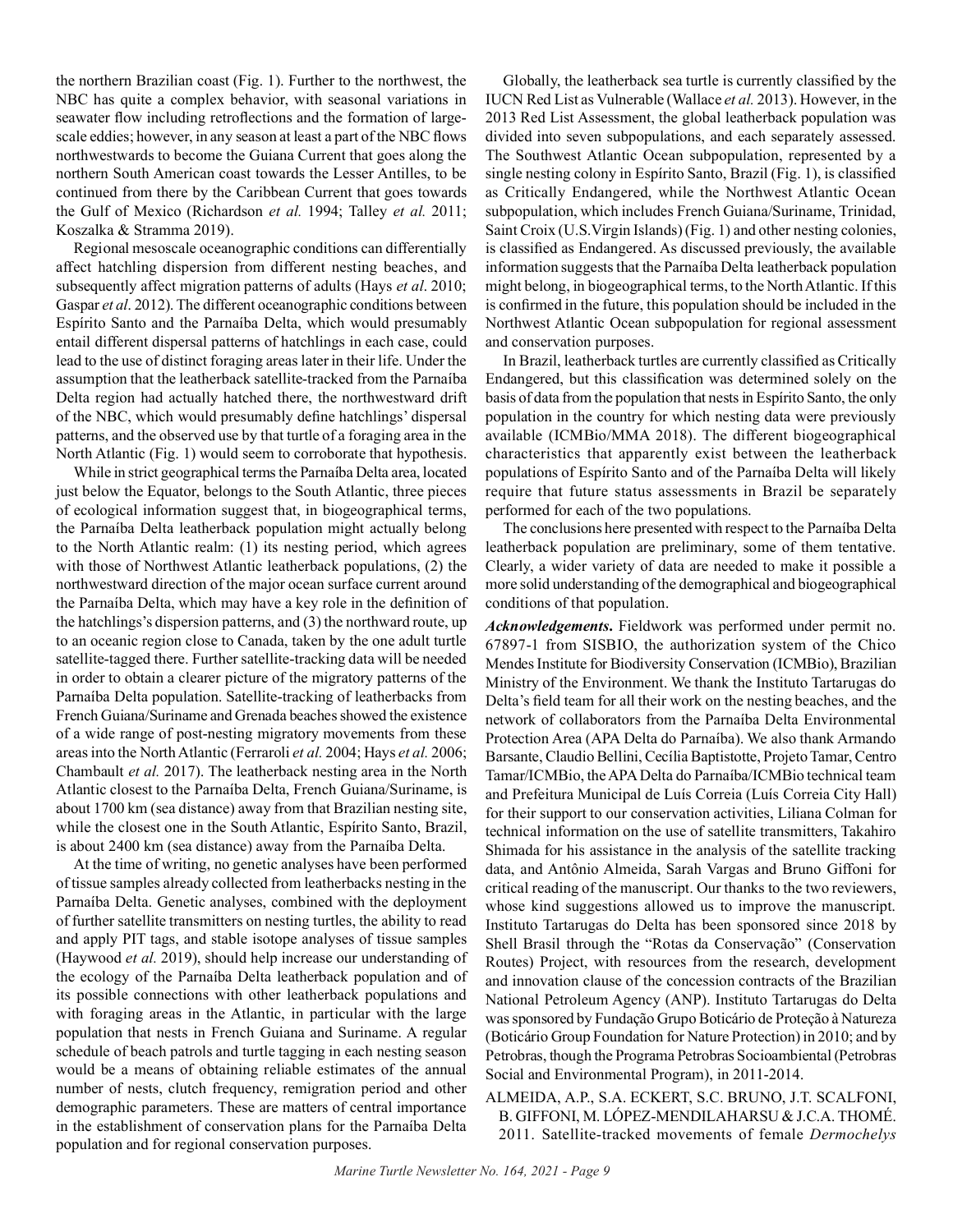coriacea from southeastern Brazil. Endangered Species Research 15: 77-86.

- BARATA, P.C.R. & F.F.C. FABIANO. 2002. Evidence for leatherback sea turtle (Dermochelys coriacea) nesting in Arraial do Cabo, State of Rio de Janeiro, and a review of occasional leatherback nests in Brazil. Marine Turtle Newsletter 96: 13-16.
- CHAMBAULT, P., F. ROQUET, S. BENHAMOU, A. BAUDENA, E. PAUTHENET, B. DE THOISY, M. BONOLA, V. DOS REIS, R. CRASSON, M. BRUCKER, Y. LE MAHO & D. CHEVALLIER. 2017. The Gulf Stream frontal system: a key oceanographic feature in the habitat selection of the leatherback turtle? Deep-Sea Research Part I 123: 35-47.
- CHEVALIER, J., G. TALVY, S. LIEUTENANT, S. LOCHON & M. GIRONDOT. 2000. Study of a bimodal nesting season for leatherback turtles (Dermochelys coriacea) in French Guyana. In: Kalb, H. & T. Wibbels (Comps.). Proceedings 19th Annual Symposium on Sea Turtle Conservation and Biology. NOAA Tech Memo NMFS-SEFSC-443, pp. 264-267.
- CLS/ARGOS (Collecte Localisation Satellites/ARGOS). 2016. Argos User's Manual. CLS/Argos, France. 64pp.
- COLMAN, L.P. 2019. Ecology and conservation of the leatherback sea turtle (Dermochelys coriacea) nesting in Brazil. Ph.D. Thesis. University of Exeter, United Kingdom. 205pp.
- COLMAN, L.P., J.C.A. THOMÉ, A.P. ALMEIDA, C. BAPTISTOTTE, P.C.R. BARATA, A.C. BRODERICK, F.A. RIBEIRO, L. VILA-VERDE & B.J. GODLEY. 2019. Thirty years of leatherback turtle Dermochelys coriacea nesting in Espírito Santo, Brazil, 1988-2017: reproductive biology and conservation. Endangered Species Research 39: 147-158. 2004. Here et al., 1909. Feology and conservation of the leatherback Lagragian diffit ligeteoties suggest a new paradigrement of the RNMS, G.C. & L.A. HAWKES. 2018. Stabilite tracking suggest and the RNMS (Soc. & L.A. HAWK
- DODGE, K.L., B. GALUARDI, T.J. MILLER & M.E. LUTCAVAGE. 2014. Leatherback turtle movements, dive behavior, and habitat characteristics in ecoregions of the Northwest Atlantic Ocean. PLoS ONE 9(3): e91726.
- ECKERT, K.L., B.P. WALLACE, J.G. FRAZIER, S.A. ECKERT & P.C.H. PRITCHARD. 2012. Synopsis of the biological data on the leatherback sea turtle (Dermochelys coriacea). U.S. Department of Interior, Fish and Wildlife Service, Biological Technical Publication BTP-R4015-2012, Washington, D.C. 158pp.
- FERRAROLI, S., J.Y. GEORGES, P. GASPAR & Y. LE MAHO. 521-522.
- FOSSETTE, S., V.J. HOBSON, C. GIRARD, B. CALMETTES, P. GASPAR, J.Y. GEORGES & G.C. HAYS. 2010. Spatio-temporal foraging patterns of a giant zooplanktivore, the leatherback turtle. Journal of Marine Systems 81: 225-234.
- FOSSETTE, S., L. KELLE, M. GIRONDOT, E. GOVERSE, M.L. HILTERMAN, B. VERHAGE, B. DE THOISY & J.Y. GEORGES. 2008. The world's largest leatherback rookeries: a review of conservation-oriented research in French Guiana/ Suriname and Gabon. Journal of Experimental Marine Biology and Ecology 356: 69-82.
- FOSSETTE, S., M.J. WITT, P. MILLER, M.A. NALOVIC, D. ALBAREDA, A.P. ALMEIDA, A.C. BRODERICK, D. CHACÓN-CHAVERRI, M.S. COYNE, A. DOMINGO, S. ECKERT, D. EVANS, A. FALLABRINO, S. FERRAROLI, A.

FORMIA, B. GIFFONI, G.C. HAYS, G. HUGHES, L. KELLE, A. LESLIE, M. LÓPEZ-MENDILAHARSU, P. LUSCHI, L. PROSDOCIMI, S. RODRIGUEZ-HEREDIA, A. TURNY, S. VERHAGE & B.J. GODLEY. 2014. Pan-Atlantic analysis of the overlap of a highly migratory species, the leatherback turtle, with pelagic longline fisheries. Proceedings of the Royal Society B 281: 20133065.

- FRETEY, J., A. BILLES & M. TIWARI. 2007. Leatherback, Dermochelys coriacea, nesting along the Atlantic coast of Africa. Chelonian Conservation & Biology 6: 126-129.
- GASPAR, P., S.R. BENSON, P.H. DUTTON, A. RÉVEILLÈRE, G. JACOB, C. MEETOO, A. DEHECQ & S. FOSSETTE. 2012. Oceanic dispersal of juvenile leatherback turtles: going beyond passive drift modeling. Marine Ecology Progress Series 457: 265-284.
- HAMELIN, K.M. & M.C. JAMES. 2018. Evaluating outcomes of long-term satellite tag attachment on leatherback sea turtles. Animal Biotelemetry 6: article 18.
- HAYS, G.C., S. FOSSETTE, K.A. KATSELIDIS, P. MARIANI & G. SCHOFIELD. 2010. Ontogenetic development of migration: Lagrangian drift trajectories suggest a new paradigm for sea turtles. Journal of the Royal Society Interface 7: 1319-1327.
- HAYS, G.C. & L.A. HAWKES. 2018. Satellite tracking sea turtles: opportunities and challenges to address key questions. Frontiers in Marine Science 5: 432.
- HAYS, G.C., V.J. HOBSON, J.D. METCALFE, D. RIGHTON & D.W. SIMS. 2006. Flexible foraging movements of leatherback turtles across the North Atlantic Ocean. Ecology 87: 2647-2656.
- HAYWOOD, J.C., W.J. FULLER, B.J. GODLEY, J.D. SHUTLER, S. WIDDICOMBE & A.C. BRODERICK. 2019. Global review and inventory: how stable isotopes are helping us understand ecology and inform conservation of marine turtles. Marine Ecology Progress Series 613: 217-245.
- ICMBIO/MMA (Instituto Chico Mendes de Conservação da Biodiversidade / Ministério do Meio Ambiente). 2018. Livro Vermelho da Fauna Brasileira Ameaçada de Extinção. Volume IV - Répteis. Instituto Chico Mendes de Conservação da Biodiversidade, Ministério do Meio Ambiente, Brasília. 252pp.
- KOSZALKA, I.M. & L. STRAMMA. 2019. Current systems in the Atlantic Ocean. In: Cochran, J.K., H.J. Bokuniewicz & P. L. Yager (Eds.). Encyclopedia of Ocean Sciences. Third Edition. Academic Press. Vol. 3, pp. 204-211.
- LOEBMANN, D., J.F.A. LEGAT, A. PUCHNICK-LEGAT, R. CAMARGO, S. ERTHAL, M. SEVERO & J.M. GÓES. 2008. Dermochelys coriacea: Nesting. Herpetological Review 39: 81.
- R CORE TEAM. 2020. R: A language and environment for statistical computing. R Foundation for Statistical Computing, Vienna, Austria. www.R-project.org
- RICHARDSON, P.L., G.E. HUFFORD, R. LIMEBURNER & W.S. BROWN. 1994. North Brazil Current retroflection eddies. Journal of Geophysical Research 99: 5081-5093.
- SHIMADA, T., C. LIMPUS, R. JONES, J. HAZEL, R. GROOM & M. HAMANN. 2016. Sea turtles return home after intentional displacement from coastal foraging areas. Marine Biology 163: article 8.